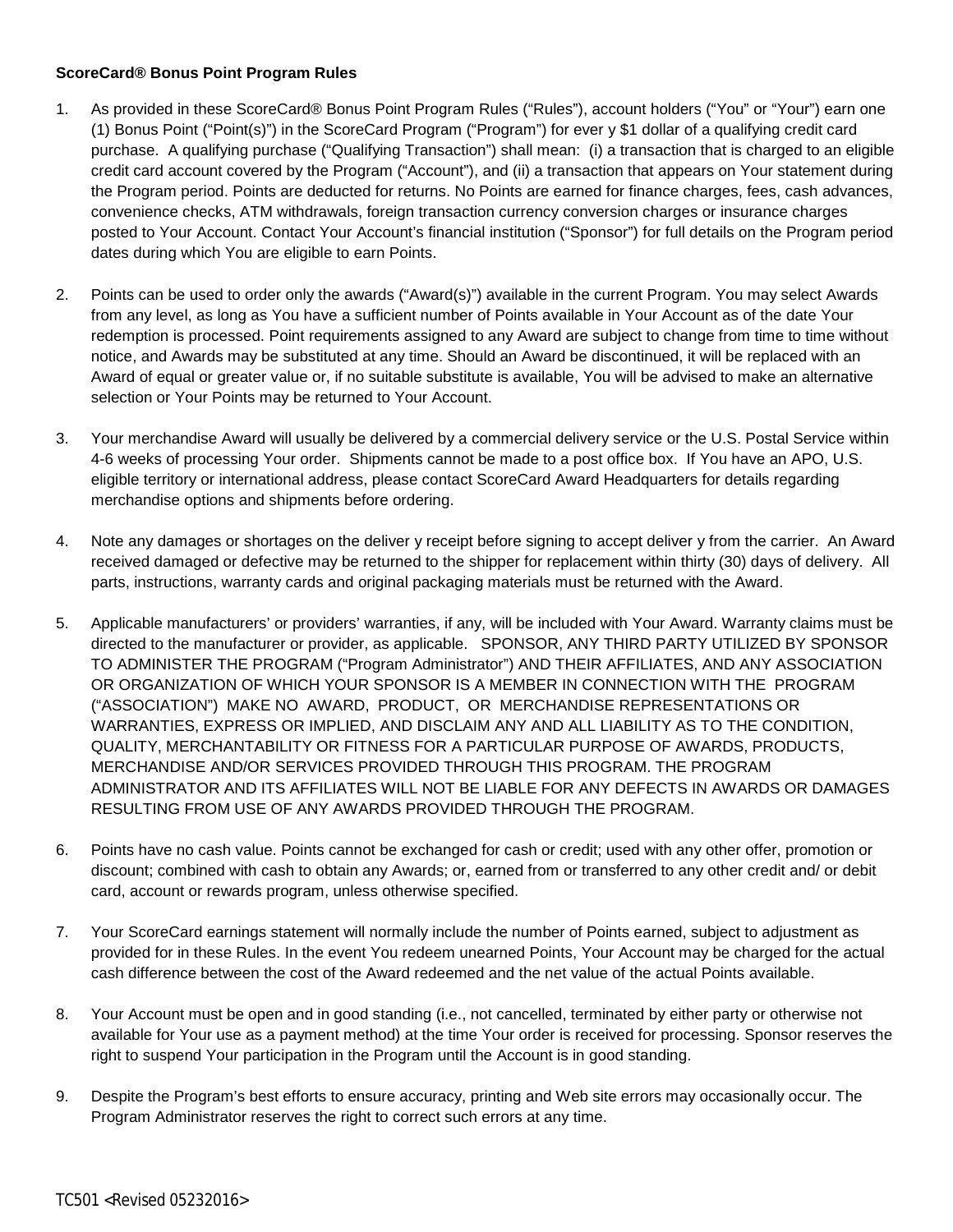- 10. The Program may be modified, suspended or cancelled, and the redemption value of already accumulated Points may be changed, at any time without notice and without restriction or penalty. Changes to the Program may include, but are not limited to, modifications that affect Point accrual and/or expire Points based on the Point term, age and expiration date of the selected options(s). Award orders must be received on or before the Program end and/or Point expiration date. Contact Your Sponsor for details on any current promotions affecting Point accrual or redemption options. Points may be forfeited due to Rules violations. This Program is void where prohibited or restricted by law. You are responsible for any applicable federal, state or local taxes.
- 11. You agree to hold the Program Administrator and its affiliates, any Association and any vendors or other providers associated with the Program harmless if Your Sponsor fails to meet its contractual or other obligations, resulting in Program interruption or termination prior to Your redemption of Points or receiving Your Awards. You also agree to hold the Program Administrator and its affiliates, Sponsor and Association harmless if a Program vendor or provider files for bankruptcy, or otherwise goes out of business after You have redeemed Your Points for an Award from the vendor or provider but before You receive or use the Award.
- 12. Certain restrictions may apply to travel certificates, tickets and documents. Travel and other certificates are not exchangeable, refundable, transferrable or redeemable for cash. All travel certificates, tickets and documents will be mailed first class U.S. Mail and will not be replaced in the event of loss, destruction or theft. Your Award will usually be delivered within 4-6 weeks of processing Your order but is not guaranteed. You may request travel certificates, tickets and documents to be delivered by overnight carrier and agree to pay any associated additional deliver y fees before shipment. You are responsible for any airline security fees and any surcharges or additional fees that may be imposed by the airlines or aviation authority and You must pay them by permissible credit and/or debit card at the time of the reservation booking. See the Program Web site for specific travel Award terms and conditions.
- 13. The Rules are subject to change at any time without notice. The most current version of these Rules is available on the Program Web site. Some Sponsors may choose to add additional local rules and opportunities. Please ask Your Sponsor to see if such local rules are applicable to Your participation in the Program.
- 14. The Program Administrator shall resolve all questions of what constitutes a Qualifying Transaction. All such resolutions or determinations by the Program Administrator are final. The use of Your Account following receipt of these Rules will indicate Your agreement to these Rules.
- 15. If the Rewards Customer elects to link his or her FIS Loyalty participating Payment Card and Driver Rewards account, the accounts will be linked for future Reward Transactions and that Rewards Customer will not have the option to opt-out of combining his/her points balance at the time of each corresponding Reward Transaction.